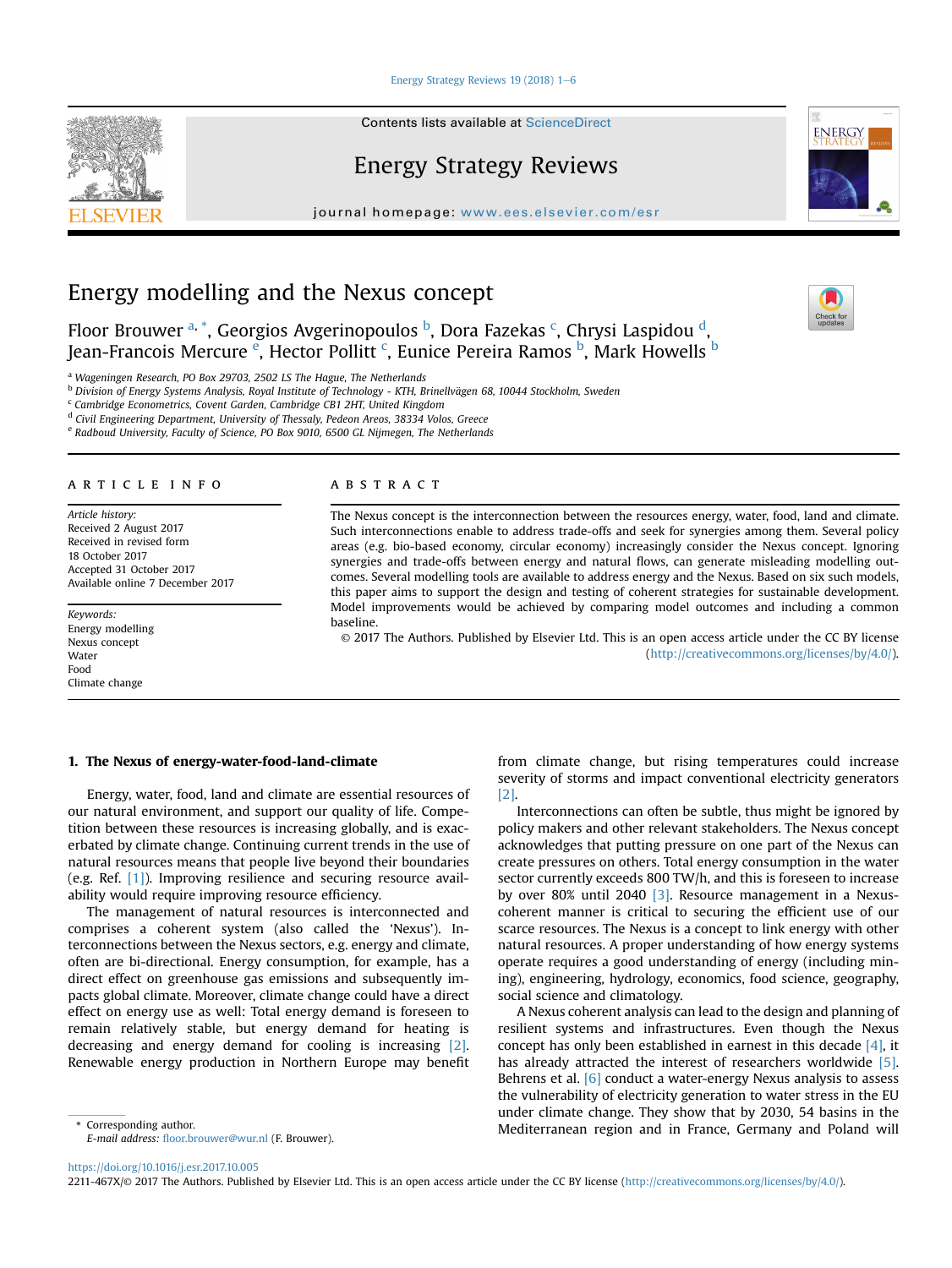experience reductions in power availability by thermoelectric power plants needing massive amounts of cooling water due to water stress. Despite these facts, further plants are actually being planned to be built in water-stressed basins.

The Stockholm Environment Institute (SEI) has developed two separate free-standing tools, the WEAP (Water Evaluation And Planning) and LEAP (Long-range Energy Alternatives Planning) systems. In recognition of the fact that water and energy systems are closely interlinked and water is needed in the vast majority of global energy production systems, while energy is essential for pumping, treating and distributing water, SEI has integrated WEAP and LEAP and they can exchange key model parameters and results and can together represent evolving conditions in both water and energy systems [\[7\].](#page-4-0) Both systems are used by hundreds of countries around the world and model water and energy demand and supply, their drivers and interlinkages, simulating real-world policies, priorities and preferences.

ETH Zurich and the Energy Science Center (ESC) have created the Integrated Energy Systems Modelling Platform (Nexus), enabling the study of complex questions about the impact of technical, socio-economic and political decisions on the perfor-mance of the future energy system [\[8\].](#page-4-0) The Nexus platform can be used for the needs and consequences of realizing the Energy Strategy 2050. The platform explores the role of flexibility providers in 2050, in light of the transition of the energy sector.

The Nexus concept differs from Integrated assessment and modelling (IAM). IAM combines the assessment of biophysical, natural resources and socio-economic dimensions of a system using modelling tools (e.g. Ref.  $[9]$ ) with participatory involvement of actors at stake. Nexus modelling is different, since interdisciplinary approaches (including natural and social sciences) are combined with *transdisciplinary* research methods. Such transdisciplinary methods are key for knowledge partners working with end-users (policy makers and managers in charge of the Nexus components), SMEs and civil society organisations and using participatory approaches. In addition, the Nexus concept seeks to address tradeoffs between these areas, and seeking for synergies among them.

The objective of the paper is to present the Nexus concept with a view to improve the capacity of energy modelling in Europe. The importance of the Nexus concept is presented in Section 2, focussing on the increasing cross-sectoral dimensions in European policy. This is followed by a brief overview of six key models used to support policy-making institutions (e.g. European Commission, Organisation for Economic Co-Operation and Development and the World Bank), presenting their existing capacity to cover energy and some of the other sectors of the Nexus. The paper concludes with follow-up steps to enhance the capacity in energy modelling to better address the Nexus concept and strengthen cross-sectoral policy support.

### 2. Why is the Nexus concept important for energy modelling?

[\[10\]](#page-5-0) argue that a single water, energy, food sector approach is inadequate to provide basic water, food and energy services to the poorest on the planet. In addition, this will prevent society from adequately coping with climate change. The Bonn 2011 Nexus conference made an attempt to present early evidence of how a Nexus approach can 'enhance water, energy and food security by increasing efficiency, reducing trade-offs, building synergies and improving governance across sectors' [\[4\].](#page-4-0)

Policy goals such as circular economy, low-carbon economy, resource efficiency, sustainable development, access to clean water and social welfare have been increasingly considering Nexus analyses in order to assess impacts and identify opportunities from a more holistic point of view [\[11\]](#page-5-0). The concept of bio-based economy explores the synergies between energy, water, food, land and climate with a strong focus on reducing, reusing and recycling of natural resources [\[12\].](#page-5-0) Moreover, the Sustainable Development Goals (SDGs) address the sustainable use of natural resources and a Nexus assessment would play a catalytic role in achieving them all simultaneously [\[10\]](#page-5-0). More specifically, the SDGs pertaining to the use of natural resources and consequently affected by a Nexus analysis are the following:

- SDG2 which aims at ending hunger, achieving food security and improved nutrition and promoting sustainable agriculture;
- SDG6 which aims at ensuring access to clean water and sanitation for all;
- SDG7 which aims that everyone has access to modern energy services which are reliable, affordable and produced in a sustainable manner; and
- SDG13 which aims at combating climate change and its impacts by taking urgent action.

Optimisation used in energy models gives insights into how to allocate energy resources in the optimal way, taking into account economic, natural, technical and political constraints [\[13\]](#page-5-0). Their outcome can then be adopted for decision support by policy makers. On the other hand, examining the energy sector in isolation can generate misleading results, especially given the synergies and trade-offs between energy and natural flows [\[14\].](#page-5-0) Therefore, the reliability and usefulness of the output of an energy model could be improved significantly if the following impacts are taken into account:

- Impact of change in precipitation levels on hydropower potential;
- Impact of cooling and operation of power plants on water resources;
- Impact of deployment of power plants (mainly renewables) as well as bioenergy crops on land availability;
- Impact of bioenergy crops on food production;
- Impact of energy use on climate change;
- Impact of water treatment and desalination on energy demand;
- Impact of food production on energy demand;
- Impact of climate change on atmospheric temperature and consequently on energy demand (heating and cooling).

When the above impacts are considered, energy modelling that supports sustainable policy making can increase its benefits significantly. Firstly, trade-offs (expected or unexpected) between various sectors can be identified both in current and future terms. Suggestions on cooperation across different regions can be made as a response to policies that look into the various problems in isolation and occasionally lead to conflicts. The quantification of those trade-offs and synergies between sectors can help optimize the benefits of a policy from an economic as well as a social point of view. Finally, progress in the achievement of the SDGs could be boosted as the interdependency between different sectors is examined.

The transition of the energy system towards lower carbon emissions following relevant and suitable "decarbonisation pathways" is a challenge to society, and matching energy demand with supply is increasingly dependent upon natural resources, which could be allocated for different purposes, leading to a potential scarcity (i.e. of water and land). An additional layer of complexity is added by the potential future impacts of climate change on all of these areas. Hence, energy models need to take the Nexus aspects into consideration in order to minimize the natural, social and economic risks.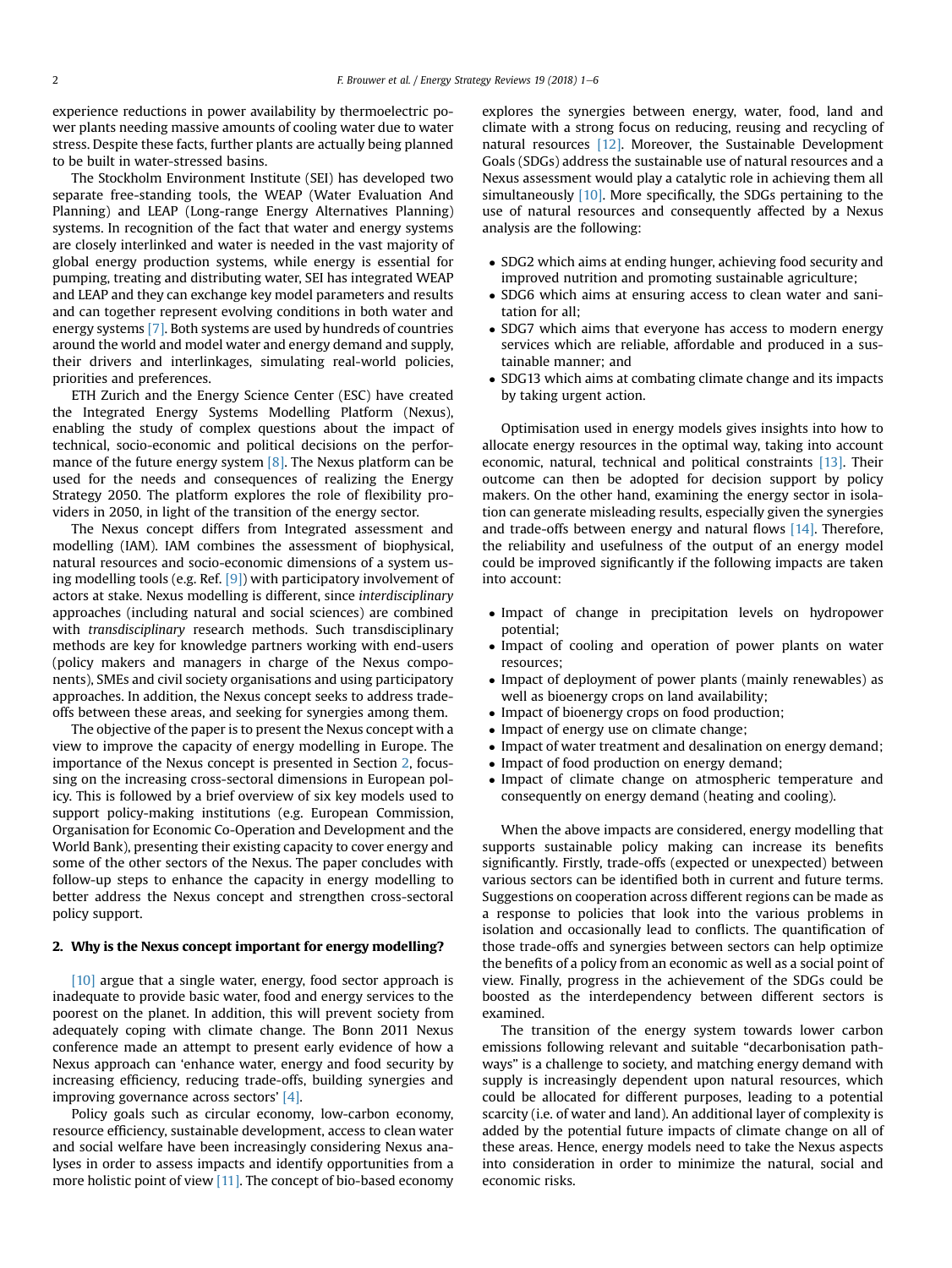#### <span id="page-2-0"></span>3. Existing models addressing energy and the Nexus

The different components of the Nexus have their own specialised tools that are used for assessment. Integrated Assessment Models (IAMs) may be used to assess the interactions between the different Nexus components, allowing for the design of a much more coherent strategy for sustainable development.

We selected a number of well-known, existing knowledge models that provide detailed outputs for specific aspects of the Nexus, including energy. The set includes operational energyclimate-economic-water and land-use models, with most of them considering the interdependencies of only a few sectors and no single one is taking into account all five components of the Nexus.

The six models are selected to investigate their potential to improve support to energy policy. They are designed independently and with distinct purposes, using independent data sets, assumptions, and methodologies.

### 3.1. E3ME-FTT

E3ME (Energy-Environment-Economy Macro-Econometric model) is a macroeconomic simulation model that is based on post-Keynesian economic principles.<sup>1</sup> It is based on a set of macroeconometric behavioural equations (estimated over time series covering  $1970-2015$ ) that are fitted into the standard national accounting framework. The model thus has a strong empirical basis and solves annually out to 2050.

FTT (Future Technology Transformations) is an evolutionary model of technology diffusion, with sufficiently realistic features of consumers that enable the user to simulate the impact of detailed climate policies. It focuses on anticipating the effects of sustainability policies, by integrating behavioural and non-equilibrium complexity science and environmental feedbacks into the analysis [\[15\]](#page-5-0). E3ME is coupled to FTT models of the power and transport sectors, with additional models covering land, industry and households under development. Policies in the combined framework are assessed on the basis of their ability to effectively achieve certain objectives through the simultaneous use of several policy instruments that interact with one another. This approach is consistent with the one recommended by the European Commission in its Better Regulation guidelines [\[16\]](#page-5-0).

Recent applications of E3ME include: inputs to the assessment of the EU's 'Winter Energy Package', the joint IEA/IRENA G20 report on expanding renewable energy<sup>2</sup> and an assessment of the economic and labour market effects of the EU's Energy Roadmap2050.<sup>3</sup> The full model manual  $[17]$  is available at the model website [www.](http://www.e3me.com) [e3me.com](http://www.e3me.com).

### 3.2. MAGNET

MAGNET (Modular Applied General Equilibrium Model) is a global computable general equilibrium model with an additional focus on agriculture, it is a tool for analysis of trade, agricultural, climate and bioenergy policies. The MAGNET model has been used in the Agricultural Model Intercomparison and Improvement Project (AgMIP) [\[18\]](#page-5-0), looking at long-term effects of projected climate change on agriculture [\[19\]](#page-5-0) as well as the effect on food prices and land use of a significant increase in bio-energy as a climate mitigation option [\[20\].](#page-5-0) The macro-economic contributions of the emerging bio-economy are studied for the EU and The Netherlands by including detailed biofuels, bioenergy, biochemicals sectors and related policies within the model. MAGNET has been used to examine the interplay between the U.N. program to Reduce Emissions from Deforestation and Forest Degradation (REDD) and increased biofuel production from the Renewable Energy Directive (RED) [\[21\].](#page-5-0) MAGNET is coupled to the integrated assessment model IMAGE (see section 3.4), as its agro-economic component.

#### 3.3. CAPRI

CAPRI (Common Agricultural Policy Regional Impact Analysis) is a global agro-economic model specifically designed for policy impact assessment of EU agricultural, trade and environmental policies. It is a global spatial partial equilibrium model, solved by sequential iteration between supply and market modules. CAPRI has been extensively used to assess agricultural policy measures, GHG emissions from the agricultural sector, food-water-energy linkages and climate change impacts [\[22\].](#page-5-0)

Recent applications of CAPRI include: evaluation of the impacts of climate change on EU agriculture; evaluation of the livestock sector's contribution to the EU greenhouse gas emissions; assessment of the effects of EU biofuel policies; analysis of the effects of recent agricultural policy reforms (direct payments harmonisation, greening); assessment of agriculture-water relationships; Evaluation of the impact of recent Agricultural and Trade Policy Reform on Land Use. A sub-module enables to calculate the potential impact of climate change and water availability on agricultural production [\[23\].](#page-5-0)

#### 3.4. IMAGE

IMAGE (Integrated Model to Assess the Global Environment) is an integrated modelling framework of global environmental change, suited to large-scale and long-term assessments of the interactions in the society-biosphere-climate system. Core themes of the model are the effects of climate change, land-use changes, food and energy production in relation to human population growth and economic development. The agro-economic modelling in IMAGE is done via a coupling to MAGNET (Section 3.2). For representing vegetation dynamics, crop and grass production, Carbon and Water Cycles, IMAGE has incorporated the Lund-Potsdam-Jena managed Land (LPJmL) model (hard link, annual time step of data exchange) (Section [3.6\)](#page-3-0). For assessing the impacts of global environmental change, IMAGE uses a range of additional models.

The model has been widely used for global environmental studies outlooks. Different pathways for energy, land use, greenhouse gas emissions and climate change are presented in Ref. [\[24\].](#page-5-0)

### 3.5. OSeMOSYS

The Open Source energy Modelling System (OSeMOSYS) is a bottom-up optimisation modelling framework used primarily for long-term energy systems analysis and planning. The first code was made available to the public in 2008 and it has being further developed ever since. OSeMOSYS is built in modules in a way that allows for adaptations by the user  $[25]$ . Over the past years, it has been used to create sub-national [\[26\],](#page-5-0) national, trans-national/ continental [\[27\]](#page-5-0) and global energy and integrated assessment (Climate, Land-use, Energy and Water) [\[28\]](#page-5-0) models.

 $1$  Post-Keynesian models are demand-driven models, which are characterised by non-optimisation (full employment of resources is not a necessary result in Post-Keynesian models). Microeconomic theory in the Post-Keynesian tradition is based strongly in behavioural economics.

<sup>2</sup> [http://www.irena.org/DocumentDownloads/Publications/Perspectives\\_for\\_](http://www.irena.org/DocumentDownloads/Publications/Perspectives_for_the_Energy_Transition_2017.pdf)

[the\\_Energy\\_Transition\\_2017.pdf](http://www.irena.org/DocumentDownloads/Publications/Perspectives_for_the_Energy_Transition_2017.pdf).

<sup>3</sup> [https://ec.europa.eu/energy/sites/ener/](https://ec.europa.eu/energy/sites/ener/files/documents/2013_report_employment_effects_roadmap_2050.pdf)files/documents/2013\_report\_ [employment\\_effects\\_roadmap\\_2050.pdf](https://ec.europa.eu/energy/sites/ener/files/documents/2013_report_employment_effects_roadmap_2050.pdf).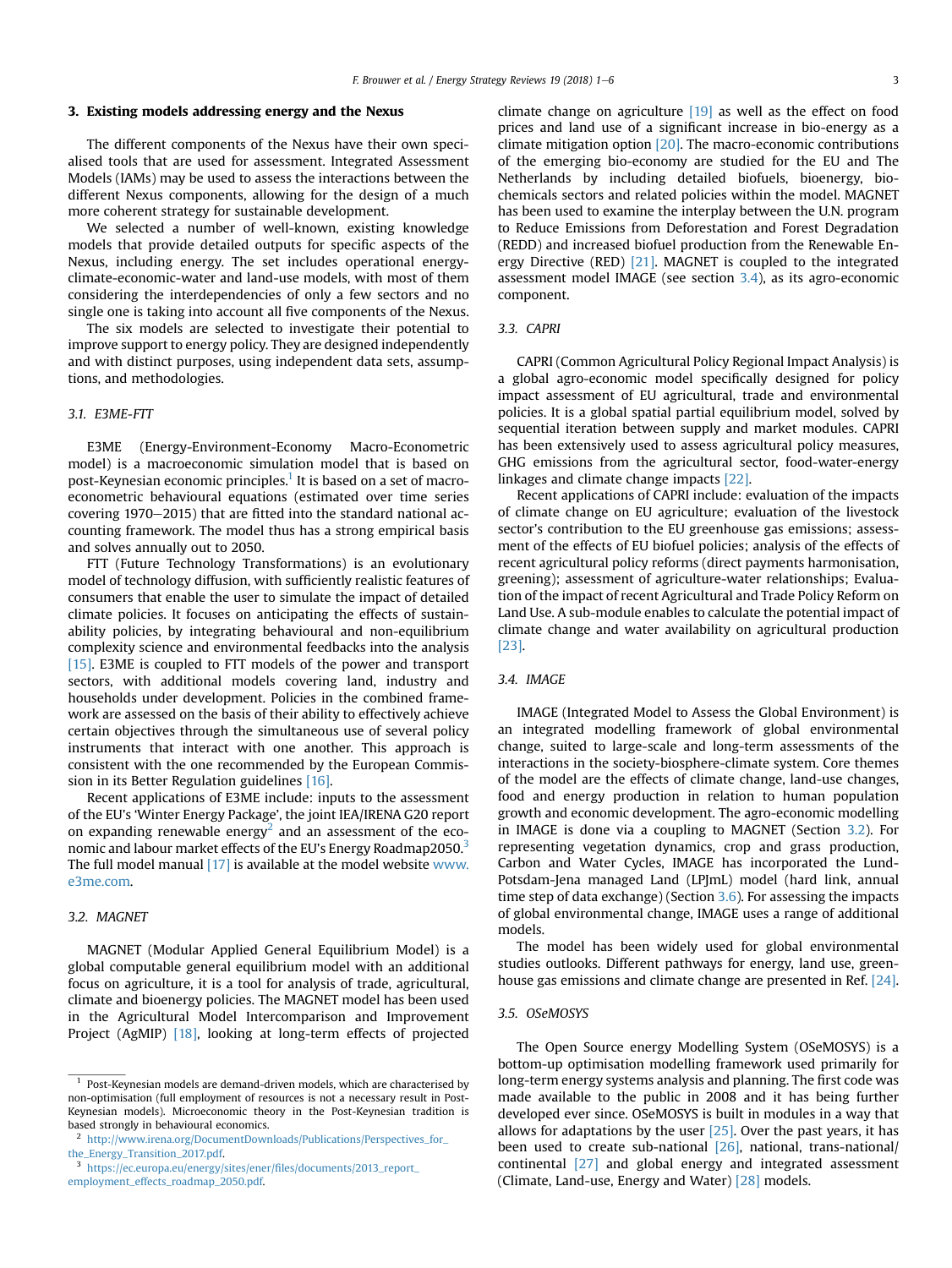#### <span id="page-3-0"></span>3.6. MAgPIE -LPJmL

MAgPIE (Model of Agricultural Production and its Impact on the Environment) is a global land allocation model. Its objective function is to minimize total cost of production for a given amount of regional demand for food and bioenergy. It is coupled to the gridbased dynamic vegetation model LPJmL. Based on economic conditions, demand for agricultural commodities and food, technological development, land and water constraints, MAgPIE derives specific land use patterns, crop yields and total costs of agricultural production. The objective function of the land use model is to minimize total cost of production for a given amount of regional food and bioenergy demand [\[29\]](#page-5-0). It has contributed to the development of the SSP Scenarios: SSP Database (Shared Socioeconomic Pathways), the AgMIP project and to several World Bank reports.

### 4. Discussion: Comparative description of the models

As presented in Section [3](#page-2-0), different models cover different nexus components, and while there is some overlap between the areas covered by different models, there is no single model that covers all nexus components.

The level of detail of the energy system in the models varies considerably. OSeMOSYS provides the highest level of detail and the FTT component of E3ME provides technological detail in the power and road transport sectors explicitly and directly, both for supply and demand. The other models have more of a focus on land use and the economy in the case of MAGNET, but have linkages to energy consumption through e.g. use of biofuels. Energy is only partly covered in CAPRI. The energy component of IMAGE includes

### Table 1

Key features of models [\[39\]](#page-5-0).

12 primary energy carriers in 26 world regions and is used to analyse long-term trends in energy demand and supply.

Looking into model differences with respect to the land-use component, it is event that models include land cover allocation, land use constraints, energy crop yields, and non-bioenergy land mitigation options. By linking energy, economy, climate and land use modules, it is also possible to calculate the direct competition of bioenergy with other energy technology options for greenhouse gas (GHG) mitigation, based on economic costs and GHG emissions from bioenergy production.

These differences mean that inputs from different models need to be used and linked in order to get the full picture of nexus policy domain interactions and impacts. The linking of models would partly resolve the problem of inconsistency between different model outputs and would offer a more cohesive story to the policy maker, even if it is only done at a very aggregate level. Results from one model (e.g. on Gross Domestic Product - GDP) can be fed through other models that use them as inputs, creating a more consistent story.

However, this approach raises several issues, from data harmonisation to interpreting and implementing a specific policy in the modelling framework, to potential contradictory model results. It seems that further integration of model results through other approaches, such as systems dynamics modelling, complexity science principles or fuzzy logic analysis to ensure that this linking is carried out successfully.

Some of the key challenges in using these models for policy support are presented in Table 1. For example, differences in geographical coverage raise practical difficulties in model linking, while combining optimisation and simulation approaches can

| Model feature                                   | E3ME-FTT                                                                                                                                                                                                                      | <b>MAGNET</b>                                                                                                                                                                                                                                                                                                 | <b>CAPRI</b>                                                                    | <b>IMAGE</b>                                                                                                                 | OSeMOSYS                                                           | MAGPIE-LPiML                                                                                                                                                                                               |
|-------------------------------------------------|-------------------------------------------------------------------------------------------------------------------------------------------------------------------------------------------------------------------------------|---------------------------------------------------------------------------------------------------------------------------------------------------------------------------------------------------------------------------------------------------------------------------------------------------------------|---------------------------------------------------------------------------------|------------------------------------------------------------------------------------------------------------------------------|--------------------------------------------------------------------|------------------------------------------------------------------------------------------------------------------------------------------------------------------------------------------------------------|
| Model type                                      | Macroeconomic<br>simulation model based<br>on post-Keynesian<br>economic principles                                                                                                                                           | Global computable<br>general equilibrium<br>model with an<br>additional focus on<br>agriculture                                                                                                                                                                                                               | Global agro-economic<br>model                                                   | Comprehensive<br>integrated modelling<br>framework of global<br>environmental change                                         | Systems cost-<br>optimisation model allocation model,              | Global land use<br>coupled to grid-based<br>dynamic vegetation<br>model                                                                                                                                    |
| Main topics                                     | Power, transport, land,<br>industry and<br>households under<br>development                                                                                                                                                    | Trade, agriculture,<br>climate bioenergy<br>policies                                                                                                                                                                                                                                                          | EU agricultural, trade<br>and environmental<br>policies                         | Society-biosphere-<br>climate system, climate<br>change, land-use<br>changes, food and<br>energy production,<br>biodiversity | land use, water<br>availability and<br>climate change              | land use patterns, crop<br>yields and total costs of<br>agricultural production                                                                                                                            |
| Geographic coverage                             | Global with details on<br>national level                                                                                                                                                                                      | Global with details on<br>national level                                                                                                                                                                                                                                                                      | Global with details on<br>national level and sub-<br>national for the EU        | Global with details on<br>sub-national level<br>(grid-based)                                                                 | National                                                           | Global with details on<br>sub-national level<br>(grid-based)                                                                                                                                               |
| Energy dimension                                | Designed to handle<br>interactions between<br>the economy and the<br>energy system.<br>Its two-way linkages<br>make it well placed to<br>provide detailed<br>analysis of the<br>macroeconomic<br>impacts of energy<br>policy. | Allows for a<br>quantitative analysis of in agriculture<br>the interaction<br>between climate<br>policies, energy sectors<br>and the economy.<br>Includes fossil fuels and<br>various renewables<br>(including among<br>others bioelectricity,<br>2nd generation<br>biofuels) as distinct<br>economic sectors | Bioenergy, energy use                                                           | Used to explore future<br>mitigation pathways<br>taking into account all<br>relevant emissions and<br>sources                | Model primarily<br>uses the energy<br>sector as its entry<br>point | Includes bioenergy<br>production and<br>competition for<br>biophysical resources,<br>full endogenous<br>interaction between<br>food, water and<br>bioenergy as well as<br>optimisation of<br>resource use. |
| Nexus components                                | Energy, land, economy, Food, land, economy,<br>climate                                                                                                                                                                        | energy, climate                                                                                                                                                                                                                                                                                               | Food, water, bioenergy, Environment,<br>environment, climate                    | biodiversity, land,<br>water quantity and<br>quality, energy                                                                 | Energy, land,<br>climate, water,<br>materials                      | Food, land, water,<br>bioenergy,<br>environment, climate                                                                                                                                                   |
| Key gaps in addressing Food, water<br>the Nexus |                                                                                                                                                                                                                               | Water                                                                                                                                                                                                                                                                                                         | Competition in water<br>and land between<br>agriculture and non-<br>agriculture | Food (via link with<br>MAGNET)                                                                                               |                                                                    |                                                                                                                                                                                                            |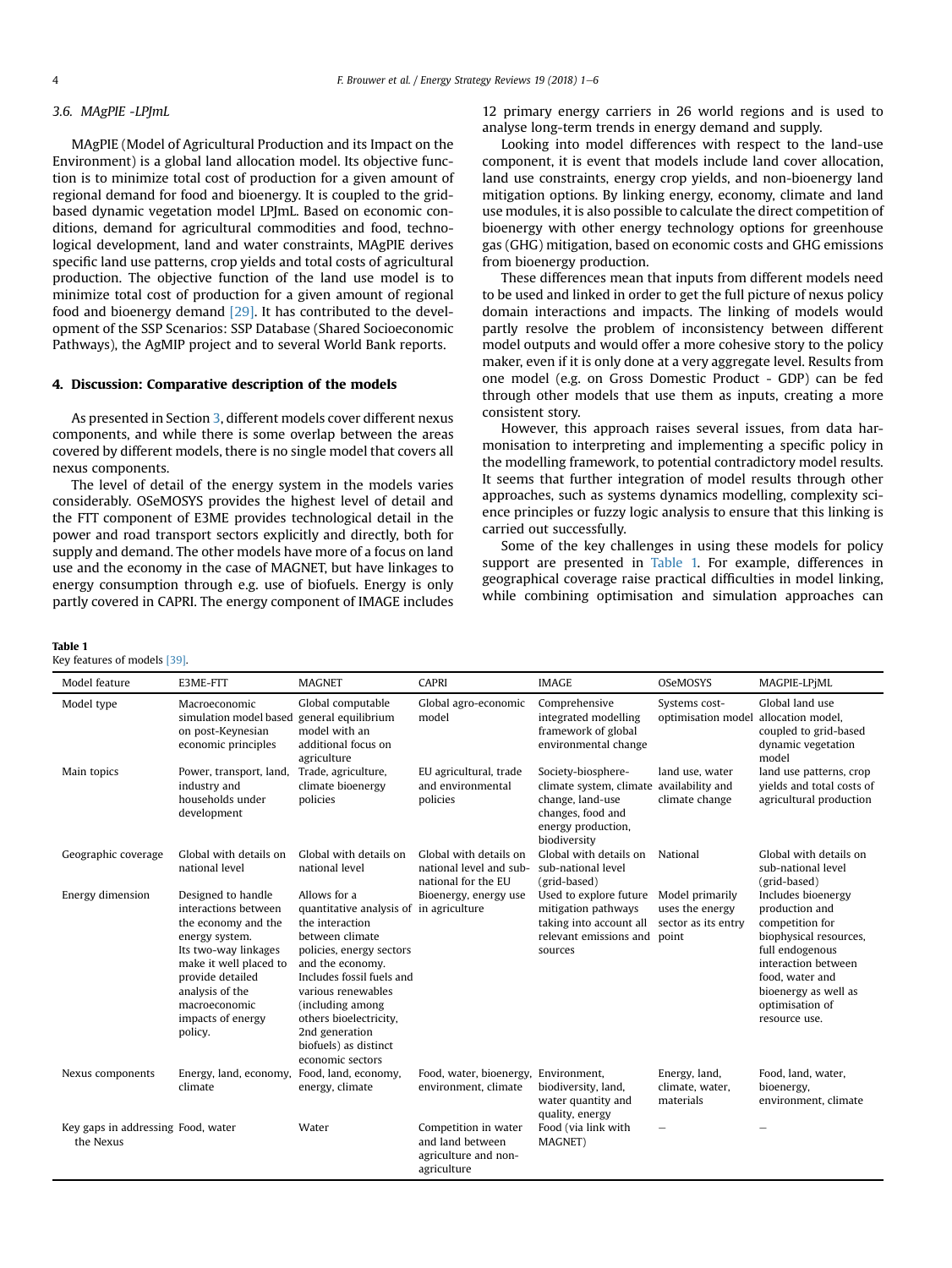<span id="page-4-0"></span>make it very difficult to interpret results. However, in order to assess policies across the Nexus, some degree of model interlinkage is required.

Besides key model features, the underlying model philosophies need to be distinguished, in order to summarise whether the models focus on exploring the available policy space (optimisation models) or look at the impacts of specific policies (simulation models). In order to effectively inform policy-making, it is crucial to differentiate normative (i.e. "tell me what the components are and I will tell you the best way to organise the system") from positive (i.e. "tell me the context and I will predict what people will choose") modelling methods.

The normative models typically rely on a society minimising total costs or maximising aggregate utility and implicitly assuming a unique stable economic equilibrium [\[30\].](#page-5-0) These long-term outcomes help to understand the available policy space, but for policy makers can disregard critical aspects of reality such as unemployment and market disequilibria. For example, an economy in constant equilibrium, in permanent optimal state would not plan for or incentivise technological change  $-$  which may be the focus of sustainability policies.

It should be noted that the distinction of optimisation and simulation applies only to models that have a behavioural component; for purely natural systems models (e.g. climate or hydrological models), only a simulation approach makes sense. However, the situation can become somewhat confused by mainstream neoclassical economics, which relies on assumptions about optimising behaviour in order to link micro level decisions to the broader macro picture. However, the models that rely on equilibrium and optimisation principles miss the insights of behavioural science (now widely acknowledged in the work of  $[31]$ ). More generally, it is acknowledged that the two different approaches are designed to answer different questions and using the wrong type of model could lead to misleading outcomes; a simulation model could never find the optimal outcome unless it assessed every single policy/technology combination, which is not possible in anything but the simplest model. Likewise, if an optimisation model is used in a simulation exercise then the behavioural assumptions it is based on become a feature of the results, suggesting unrealistic responses  $[15]$ . The issues are also discussed with a strong focus on technology development [\[32\].](#page-5-0) The links between micro and macro levels can also come under close scrutiny (e.g. Refs. [\[33,34\]](#page-5-0) as the assumptions required to solve the optimisation routines in neoclassical models impose homogeneity on agents while the post-Keynesian macro-econometric models focus on the macro level only.

### 5. Conclusions: What does the Nexus imply for energy modelling?

Energy modelling would benefit from an approach that extends capabilities into other parts of the Nexus, but this would also require the careful design of the modelling concept, and use of well-accepted tools. There is also some crossover in model capabilities between the different tools available. These overlaps are not necessarily bad things, as they allow a comparison between different tools  $-$  giving insights into the importance of different assumptions or approaches and allowing some assessment of risk/ uncertainty in the model outcomes. This approach of comparing model results is now standard in many policy applications in Europe (e.g. Ref. [\[16\]\)](#page-5-0).

The implications of the Nexus for energy modelling are listed below:

- First, to address interlinkages across sectors, overcome tradeoffs and enhance synergies across energy and the Nexus sectors of water, food, land and climate. There is potential to improve energy modelling by better understanding the land markets, e.g. understand the potential for wind and solar energy. Interdisciplinary work across food science, engineering, hydrology is needed.
- Second, governance is essential in the Nexus, enabling to overcome trade-offs and/or enhance synergies between the Nexus sectors.
- Finally, transdisciplinary approaches allow to address the Nexus in a way it is driven by stakeholder needs [\[35\].](#page-5-0) Research would improve science-policy interaction, including participatory approaches, involving research, policy, business and civil society organisations.

Model improvements would be achieved by comparing model outcomes and develop a common baseline. Assessing integrated modelling frameworks applied on different scales is critical. The applicability of nexus analysis spans from neighbourhood scale [\[36\]](#page-5-0) to national and international studies and from manufacturing processes (e.g. Ref. [\[37\]](#page-5-0) to urban planning [\[38\]](#page-5-0)). Further considerations of the Nexus in the context of energy modelling would enrich the modelling capacity and offer a basis for better policy advice. Coordination of work to enhance integration across multidisciplinary teams would enable to strengthen consistency of analysis across spatial scales.

### Disclaimer

The work described in this paper has been conducted within the project SIM4NEXUS. This project has received funding from the European Union's Horizon 2020 research and innovation programme under Grant Agreement NO 689150 SIM4NEXUS. This paper and the content included in it do not represent the opinion of the European Union, and the European Union is not responsible for any use that might be made of its content.

#### References

- [1] J. Rockström, W. Steffen, K. Noone, Å. Persson, F.S. Chapin III, E. Lambin, T.M. Lenton, M. Scheffer, C. Folke, H. Schellnhuber, B. Nykvist, C.A. De Wit, T. Hughes, S. van der Leeuw, H. Rodhe, S. Sörlin, P.K. Snyder, R. Costanza, U. Svedin, M. Falkenmark, L. Karlberg, R.W. Corell, V.J. Fabry, J. Hansen, B. Walker, D. Liverman, K. Richardson, P. Crutzen, J. Foley, Planetary boundaries: exploring the safe operating space for humanity, Ecol. Soc. 14 (2) (2009) 32 [online] URL: <http://www.ecologyandsociety.org/vol14/iss2/art32/>.
- [2] [EEA \(European Environment Agency\), Climate change, impacts and vulnera](http://refhub.elsevier.com/S2211-467X(17)30065-2/sref2)[bility in Europe 2016, An indicator-based report. EEA Report/No. 1/2017, EEA/](http://refhub.elsevier.com/S2211-467X(17)30065-2/sref2) [Copenhagen, 2017.](http://refhub.elsevier.com/S2211-467X(17)30065-2/sref2)
- [3] [IEA \(International Energy Agency\), Water Energy Nexus; Excerpt from the](http://refhub.elsevier.com/S2211-467X(17)30065-2/sref3) [World Energy Outlook 2016, OECD/IEA, International Energy Agency, Paris,](http://refhub.elsevier.com/S2211-467X(17)30065-2/sref3) [2016.](http://refhub.elsevier.com/S2211-467X(17)30065-2/sref3)
- [4] [J. Hoff, Understanding the nexus, in: Background Paper for the Bonn 2011](http://refhub.elsevier.com/S2211-467X(17)30065-2/sref4) [Conference: the Water, Energy and Food Security Nexus, Bonn, Germany, 16-](http://refhub.elsevier.com/S2211-467X(17)30065-2/sref4) [18 November 2011](http://refhub.elsevier.com/S2211-467X(17)30065-2/sref4).
- [5] [A. Endo, I. Tsurita, K. Burnett, P.M. Orencio, A review of the current state of](http://refhub.elsevier.com/S2211-467X(17)30065-2/sref5) [research on the water, energy, and food nexus, J. Hydrol. Regional Stud. 11](http://refhub.elsevier.com/S2211-467X(17)30065-2/sref5)  $(2017)$   $20 - 30$ .
- [6] P. Behrens, M.T.H. van Vliet, T. Nanninga, B. Walsh, J.F.D. Rodrigues, Climate change and the vulnerability of electricity generation to water stress in the European Union, Nature Energy 2 (2017), [https://doi.org/10.1038/](https://doi.org/10.1038/nenergy.2017.114) [nenergy.2017.114.](https://doi.org/10.1038/nenergy.2017.114) Article Number 1714.
- [7] SEI (Stockholm Environment Institute), Modeling water & energy (LEAP/ WEAP), 2014. [https://www.sei-international.org/modeling-water-a-energy](https://www.sei-international.org/modeling-water-a-energy-leapweap)[leapweap](https://www.sei-international.org/modeling-water-a-energy-leapweap) (Accessed 5 October 2017).
- [8] ETH Zurich, Energy Science Center, Integrated Energy Systems Modelling Platform (Nexus). [http://www.esc.ethz.ch/research/research-projects/Nexus.](http://www.esc.ethz.ch/research/research-projects/Nexus.html) [html,](http://www.esc.ethz.ch/research/research-projects/Nexus.html) 2014 (Accessed 5 October 2017).
- [9] [M. van Ittersum, F. Brouwer, Introduction, in: F. Brouwer, M. van Ittersum](http://refhub.elsevier.com/S2211-467X(17)30065-2/sref9) [\(Eds.\), Environmental and Agricultural Modelling; Integrated Approaches for](http://refhub.elsevier.com/S2211-467X(17)30065-2/sref9) [Policy Impact Assessment, Springer, Dordrecht, 2010, pp. 1](http://refhub.elsevier.com/S2211-467X(17)30065-2/sref9)-[7.](http://refhub.elsevier.com/S2211-467X(17)30065-2/sref9)